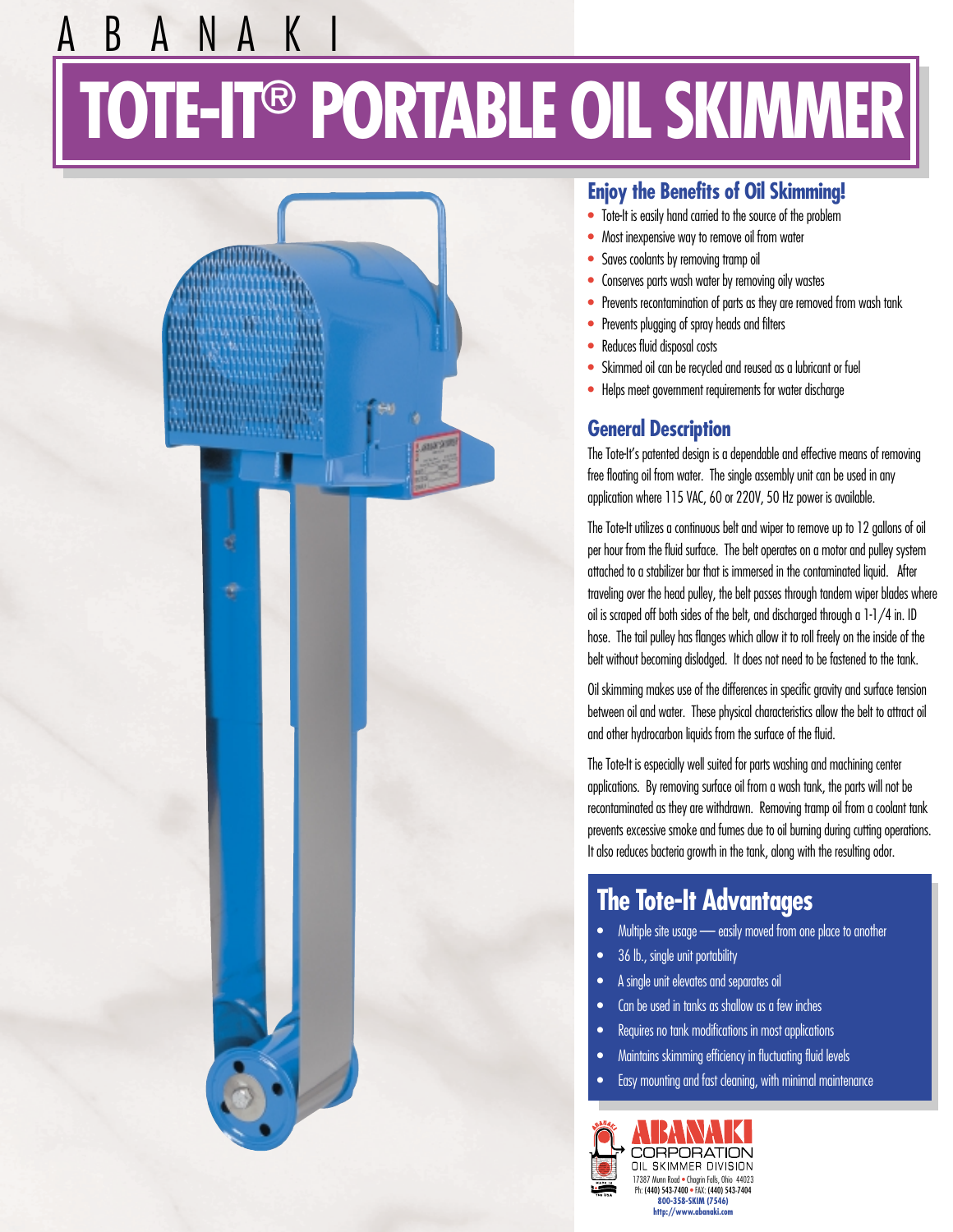# **TOTE-IT® PORTABLE OIL SKIMMER**

#### **Where To Use The Tote-It**

The Tote-It is designed for those applications where multiple tanks can take advantage of a single portable unit. It also can be used in permanent installations with limited access areas, such as small parts washers and machining center coolant tanks.

### **Typical Applications**

- Wastewater sumps
- Parts washers
- Coolant systems
- Heat treating fluids
- Food processing plants
- Parking lots, garages, and service facilities
- Aircraft service areas and tarmac runoff
- Truck, locomotive, and other mobile equipment washing facilities

### **Rugged Construction for Harsh Conditions**

The Tote-It has been designed to last for many years. Belts are made of corrosion-resistant steel, or a polymer material. A tough power train keeps the Tote-It running under the most severe conditions. With the proper configuration the Tote-It can handle liquid temperatures up to 212˚ F, and the pH of the fluid can range from 1 to 13.

## **Key Features of the Tote-It:**

- Small mounting and operating area
- Easily hand carried from tank to tank
- Easily mounted on a flat surface
- Belt and wipers impervious to oils and fuels
- High temperature capability
- Chip resistant powder coated finish
- Customized belt lengths and materials
- Fast cleaning with minimal maintenance





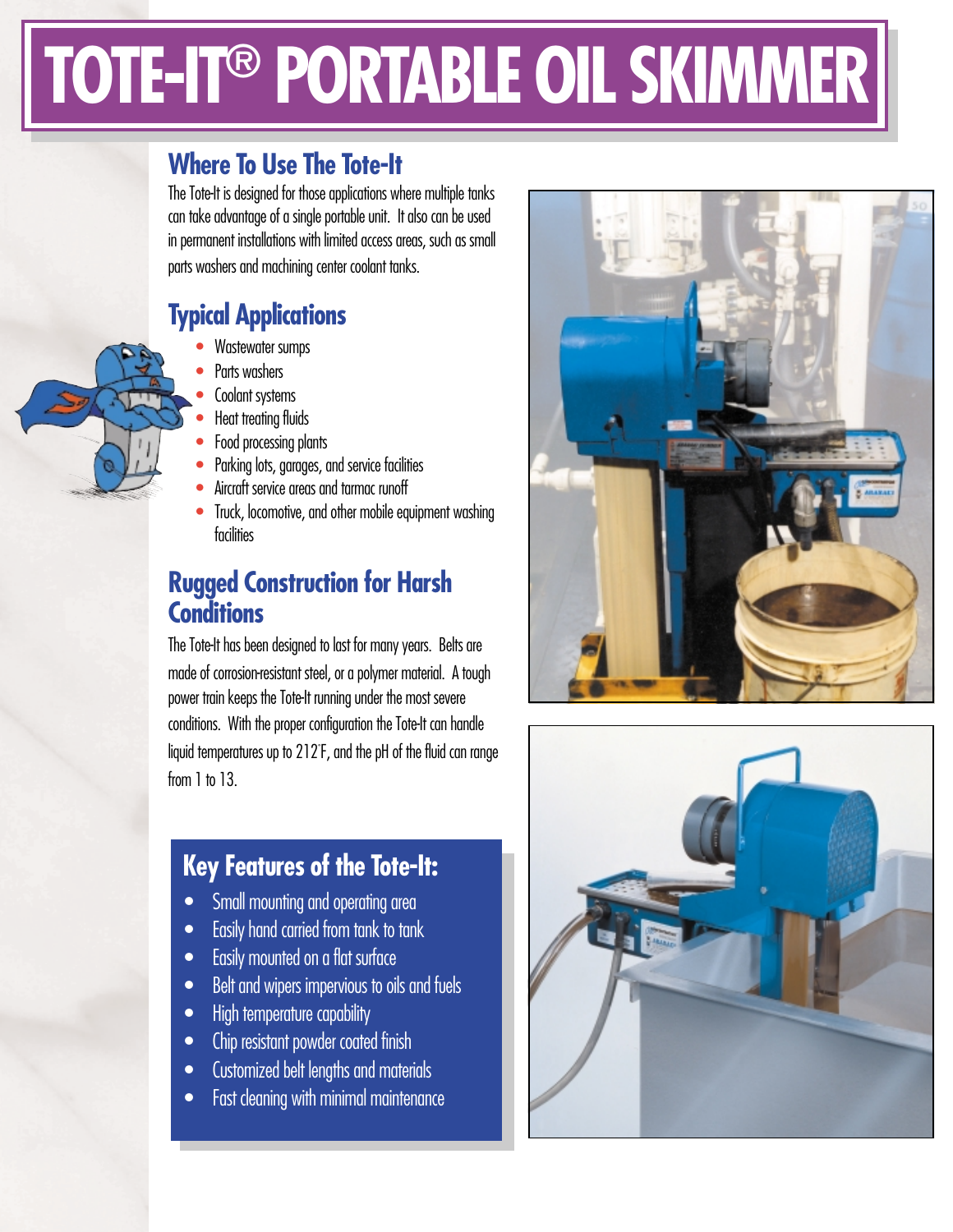



### **Specifications:**

| Oil Removal Rate                                                                                         | 12gph (45.4 lph) with 4 in. (10 cm) wide belt<br>6 gph (22.8 lph) with 2 in. (5 cm) wide belt<br>3 gph (11.4 lph) with 1 in. (2.5 cm) wide belt<br>(Removal rate is based on 30 weight oil in water.) |                                                                                                          |                                                                      |                                                |                 |                  |                    |
|----------------------------------------------------------------------------------------------------------|-------------------------------------------------------------------------------------------------------------------------------------------------------------------------------------------------------|----------------------------------------------------------------------------------------------------------|----------------------------------------------------------------------|------------------------------------------------|-----------------|------------------|--------------------|
| Motor                                                                                                    | Fractional hp gear motor, 115VAC, 60 Hz                                                                                                                                                               |                                                                                                          |                                                                      |                                                |                 |                  |                    |
| <b>Belt Width</b>                                                                                        | Specify 4 in. (10 cm), 2 in. (5 cm), or 1 in. (2.5 cm)                                                                                                                                                |                                                                                                          |                                                                      |                                                |                 |                  |                    |
| <b>Belt Length</b>                                                                                       | User specified (See "Belt Selection" next page.)                                                                                                                                                      |                                                                                                          |                                                                      |                                                |                 |                  |                    |
| <b>Belt Material</b>                                                                                     | Specify corrosion-resistant steel, or specially engineered                                                                                                                                            |                                                                                                          |                                                                      |                                                |                 |                  |                    |
|                                                                                                          |                                                                                                                                                                                                       |                                                                                                          |                                                                      |                                                |                 |                  |                    |
|                                                                                                          | polymer. (See "Belt Selection.")                                                                                                                                                                      |                                                                                                          |                                                                      |                                                |                 |                  |                    |
| Wiper                                                                                                    | Nitrile standard, Viton, ceramic/UHMW hybrid, and                                                                                                                                                     |                                                                                                          |                                                                      |                                                |                 |                  |                    |
|                                                                                                          | ceramic optional. Specify wiper material based on                                                                                                                                                     |                                                                                                          |                                                                      |                                                |                 |                  |                    |
|                                                                                                          | temperature and fluid compatibility.                                                                                                                                                                  |                                                                                                          |                                                                      |                                                |                 |                  |                    |
|                                                                                                          | (See "Operating Limits.")                                                                                                                                                                             |                                                                                                          |                                                                      |                                                |                 |                  |                    |
| Mounting Method                                                                                          | Flat base mount with oil discharge through a $1-1/4$ in. I.D.<br>hose. See installation drawing.                                                                                                      |                                                                                                          |                                                                      |                                                |                 |                  |                    |
| Mounting Area                                                                                            | See installation drawing.                                                                                                                                                                             |                                                                                                          |                                                                      |                                                |                 |                  |                    |
| Weights <sup>1</sup>                                                                                     | Complete assembly with stabilizer bar, tail pulley, and steel                                                                                                                                         |                                                                                                          |                                                                      |                                                |                 |                  |                    |
| Options (Specify)                                                                                        | belt:<br>$\bullet$                                                                                                                                                                                    | 1 in.: average 30 lbs. (13.6 kg)<br>2 in.: average 34 lbs. (15.4 kg)<br>4 in.: average 36 lbs. (16.3 kg) | Oil Concentrator <sup>®</sup> for virtually water-free oil discharge |                                                |                 |                  |                    |
|                                                                                                          | (See description next page.)<br>Storage stand<br>$\bullet$<br>Special belt lengths, over 5 ft. center to center<br>$\bullet$                                                                          |                                                                                                          |                                                                      |                                                |                 |                  |                    |
| Stainless steel construction<br>$\bullet$                                                                |                                                                                                                                                                                                       |                                                                                                          |                                                                      |                                                |                 |                  |                    |
|                                                                                                          |                                                                                                                                                                                                       |                                                                                                          |                                                                      |                                                |                 |                  |                    |
|                                                                                                          | Timer<br>$\bullet$                                                                                                                                                                                    |                                                                                                          |                                                                      |                                                |                 |                  |                    |
| Level switch<br>$\bullet$<br>Pneumatic or special electric motors<br>$\bullet$<br><b>Explosion proof</b> |                                                                                                                                                                                                       |                                                                                                          |                                                                      |                                                |                 |                  |                    |
|                                                                                                          |                                                                                                                                                                                                       |                                                                                                          |                                                                      | <b>Operating Limits</b><br>Wipers <sup>2</sup> |                 |                  |                    |
|                                                                                                          |                                                                                                                                                                                                       |                                                                                                          |                                                                      | Temperature of Liquid                          | pH 1-5 (acidic) | pH 6-8 (neutral) | pH 9-14 (alkaline) |
| 33°F-180°F (0.5°C-82°C)                                                                                  | Ceramic hybrid, CRV                                                                                                                                                                                   | Ceramic hybrid, CRV, nitrile                                                                             | Ceramic hybrid, CRV, nitrile                                         |                                                |                 |                  |                    |
| 181°F-212°F (83°C-100°C)<br>Belts <sup>2</sup>                                                           | <b>CRV</b>                                                                                                                                                                                            | <b>CRV</b>                                                                                               | <b>CRV</b>                                                           |                                                |                 |                  |                    |
|                                                                                                          |                                                                                                                                                                                                       |                                                                                                          |                                                                      |                                                |                 |                  |                    |
| <b>Temperature of Liquid</b><br>33°F-140°F (0.5°C-60°C)                                                  | pH 1-5 (acidic)<br>Elastomer                                                                                                                                                                          | pH6-8 (neutral)<br>Poly, Elastomer                                                                       | pH 9-14 (alkaline)<br>Poly, Elastomer                                |                                                |                 |                  |                    |
| 33°F-180°F (0.5°C-82°C)                                                                                  | <b>Corrosion Resistant</b>                                                                                                                                                                            | <b>Corrosion Resistant,</b>                                                                              | Corrosion Resistant,                                                 |                                                |                 |                  |                    |
| 181°F-212°F (83°C-100°C)                                                                                 | <b>CR</b> steel                                                                                                                                                                                       | Carbon Steel, Poly<br>Corrosion Resistant,                                                               | Poly<br><b>Corrosion Resistant</b>                                   |                                                |                 |                  |                    |
|                                                                                                          |                                                                                                                                                                                                       | Carbon Steel                                                                                             |                                                                      |                                                |                 |                  |                    |

Standard The Abanaki Tote-It is supplied with a belt guard, adjustable Configuration wiper blade assembly, skimmer belt, tail pulley, and stabilizer bar.

1. The Tote-It is UPS shippable.

2. Consult factory for recommendations covering operating conditions not listed here.